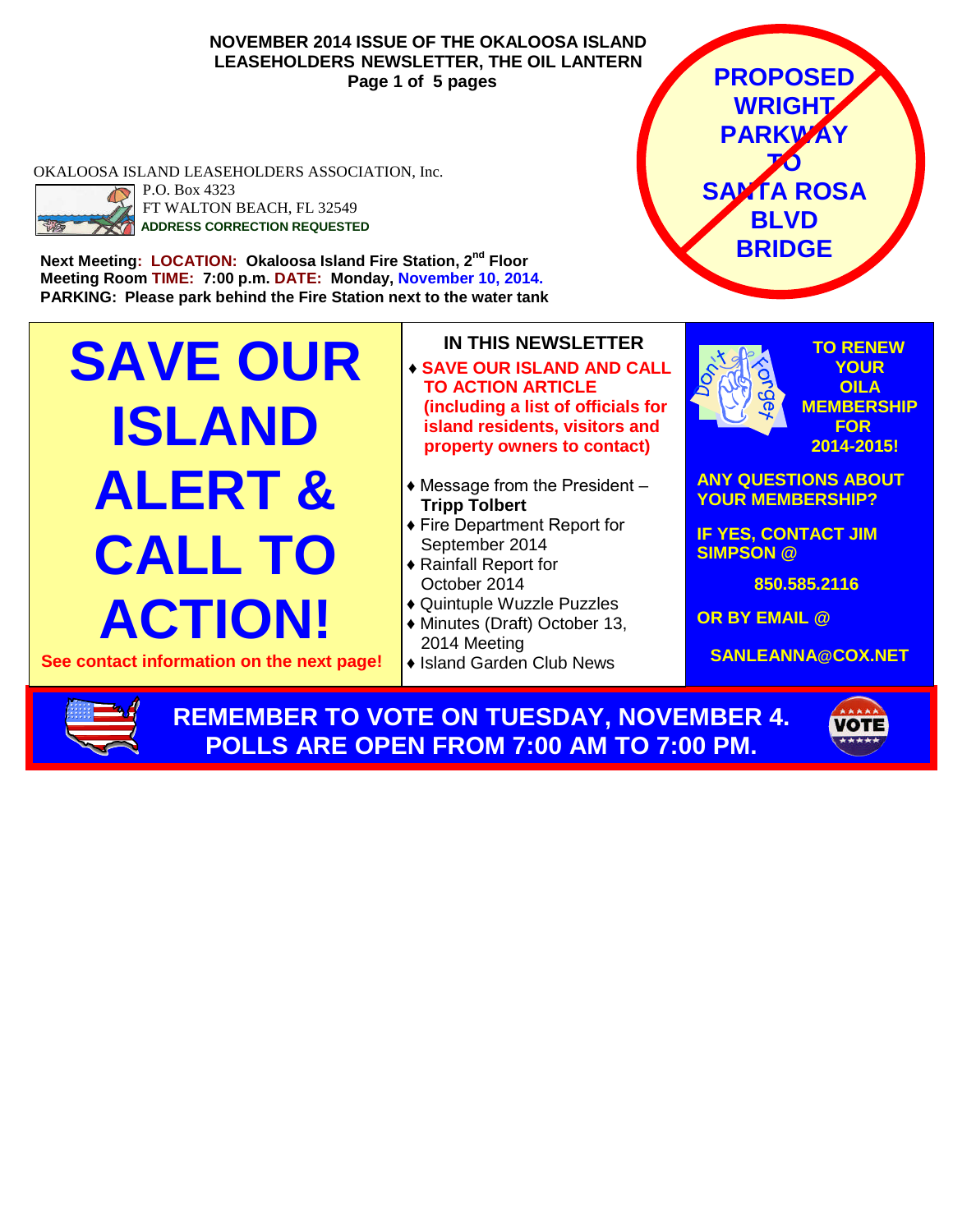### **SAVE OUR ISLAND ALERT & CALL TO ACTION! FELLOW OKALOOSA ISLAND RESIDENTS, VISITORS AND PROPERTY OWNERS**

#### PLEASE READ AND HEED THE INFORMATION ON THIS ALERT! YOUR INVOLVEMENT IS NEEDED TO PROTECT OUR ISLAND, TO MAINTAIN OUR QUALITY Okaloosa OF LIFE AND TO ENSURE OUR SAFETY.



Once again Okaloosa Island is threatened by an effort to connect a bridge to the western end of the Island. This proposed bridge would connect Wright Parkway in Fort Walton Beach to a point close to the El Matador Condominium. The result of this bridge would loop Highway 98 traffic on to Santa Rosa Blvd which would then back up at the existing Santa Rosa Blvd/Highway 98 intersection choke point The result will be a continuous traffic jam on Santa Rosa Blvd. Our essential and primary road will become a parking lot. Imagine trying to access Santa Rosa Blvd if you reside on the Island. Another frightening result of this congestion will be negative effect it will have on the ability of our emergency responders (EMS and The Okaloosa Island Fire Department) to respond with timely, **life saving** expediency. The Okaloosa Island Fire District has passed a resolution opposing the Wright Parkway bridge due to adverse (and possibly disastrous) effect it would have on emergency responses in the neighborhood and on the beach during tourist season.

It is essential that you write a letter (most effective method), send an email or call the following officials to voice your opposition to this proposed bridge.

Other avenues of expression are to write a letter to the Editor at Northwest Florida Daily News and to call-in on talk radio - WFTW - 1260 AM Fort Walton Beach. Contact information on these options also follow:

| <b>Contact Information for Okaloosa County Commissioners</b>                                                                                      |                                                                              |                                                                                                                                                                       |  |  |
|---------------------------------------------------------------------------------------------------------------------------------------------------|------------------------------------------------------------------------------|-----------------------------------------------------------------------------------------------------------------------------------------------------------------------|--|--|
| Mailing Addresses/Telephone Numbers:                                                                                                              |                                                                              | Email Addresses                                                                                                                                                       |  |  |
| Nathan Boyles 302 N. Wilson St, Suite 302<br>Wayne Harris<br>Crestview, FL 32536<br>(850) 689-5030                                                |                                                                              | *Trey Goodwintgoodwin@co.okaloosa.fl.us<br>Kelly Windes kwindes@co.okaloosa.fl.us<br>Nathan Boylesnboyles@co.okaloosa.fl.us<br>Wayne Harris wharris@co.okaloosa.fl.us |  |  |
| Kelly Windes, 1804 Lewis Turner Blvd, Suite 100                                                                                                   |                                                                              | *Carolyn Ketchecketchel@co.okaloosa.fl.us                                                                                                                             |  |  |
| Carolyn Ketchel<br><b>Trey Goodwin</b>                                                                                                            | Ft Walton Beach, FL 32547<br>(850) 651-7105                                  | * Commissioners-Elect: Will take office on Nov 18, 2014                                                                                                               |  |  |
| Letters to the Editor Northwest Florida Daily News, PO Box 2949, Ft Walton Beach FL 32549<br>FAX: (850) 863-7834 E-Mail: letters@nwfdailynews.com |                                                                              |                                                                                                                                                                       |  |  |
| News Talk radio - WFTW 1260 AM - Ft Walton BeachCall in number: (850) 664-1260                                                                    |                                                                              |                                                                                                                                                                       |  |  |
| <b>Florida State Senator</b><br>Don Gaetz<br>4300 Legendary Dr                                                                                    | <b>Florida State Representative</b><br><b>Matt Gaetz</b><br>1188 Eglin Pwky  | Florida Dept of Transportation. District 3<br>*April Williams<br>april.williams@dot.state.fl.us                                                                       |  |  |
| Destin, FL 32541<br>(850) 897-5747<br>Email: gaetz.don.web@flsenate.gov                                                                           | Shalimar, FL 32579<br>(850) 833-9328<br>Email: matt.gaetz@myfloridahouse.gov | 1074 Highway 90<br>(850) 330-1625<br>Chipley, FL 32428<br>(850)-638-0250<br>*Bridge Study Manager                                                                     |  |  |
| The future of Santa<br>Rosa Blvd if the<br>Wright Parkway<br>bridge is approved<br>and constructed.                                               |                                                                              |                                                                                                                                                                       |  |  |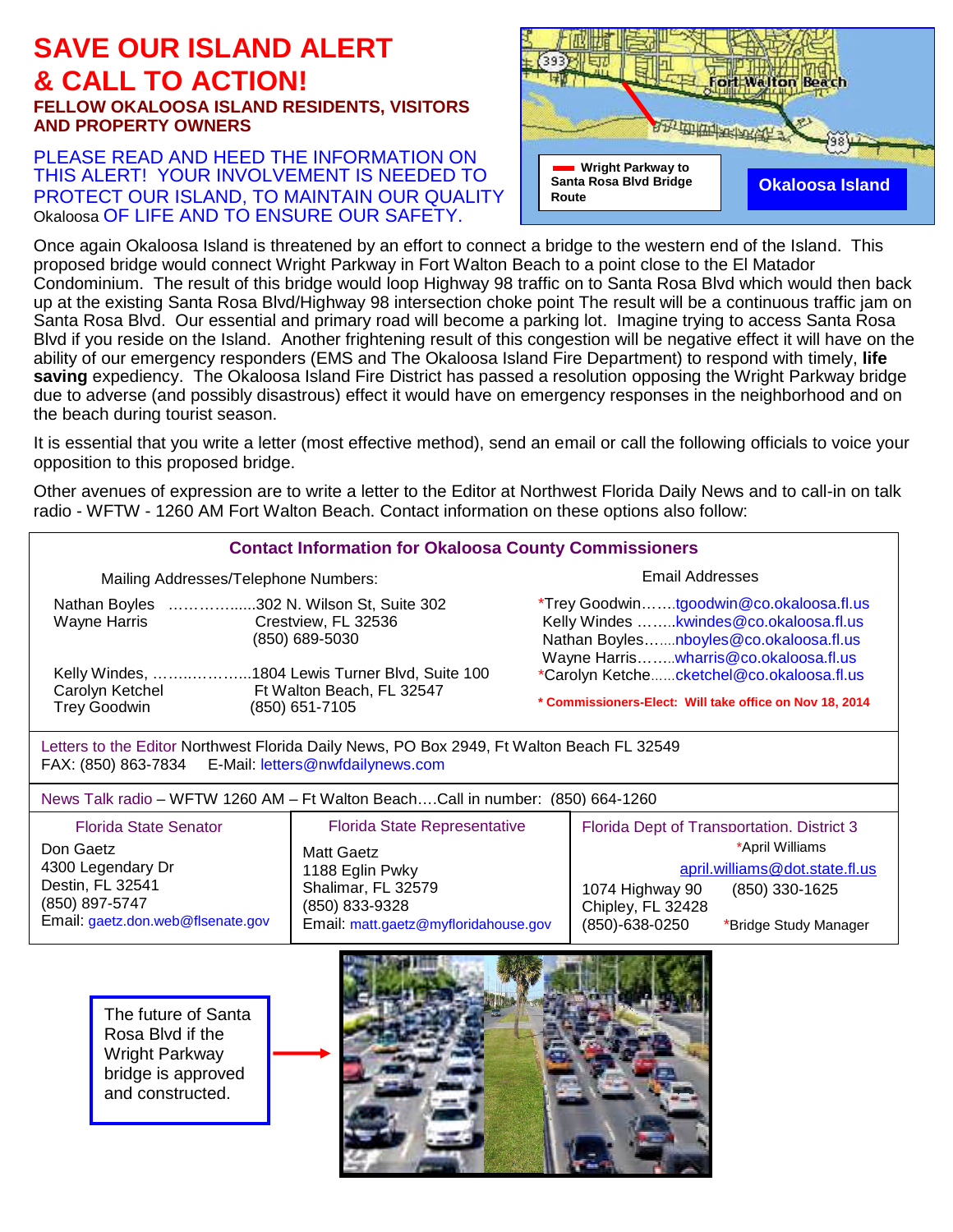

# **The OIL Lantern**

**THE NEWSLETTER OF THE OKALOOSA ISLAND LEASEHOLDERS ASSOCIATION, Inc**

**P.O. Box 4323, Fort Walton Beach, FL 32549, Editor: Jim Simpson, (850) 585-2116 Association Website: www.oilaweb.com**

#### **NOVEMBER 2014**

**BOARD OF DIRECTORS**

**Tripp Tolbert President** 1500 Miracle Strip Pkwy NE Ft Walton Beach, FL 32548 243-9161 tripp@tolbertgroup.com

**Kathy Foster Vice-President** 849 Tarpon Drive Ft Walton Beach, FL 32548 244-4490 fosterpk@gnt.net

**Desley Parker Secretary** 890 The Masters Blvd Shalimar, FL 32579 651-8197 Desley.parker@gmail.com

**Vince Bruner** 110 Eglin Pwky SE Ft Walton Beach, FL 32548 243-2222 vince@brunerfirm.com

**Jill Higgins** 727 Sailfish Drive 229-560-1889 jill@jillhiggins.com

**David Hancock** 113 Brooks Street - Unit 401 Ft Walton beach, FL 32548 376-5923 dshancock49@cox.net

**Jim Hendricks** 846 Tropic Ave Ft Walton Beach, FL 32548 850-543-0516 jmhendro1@gmail.com

#### **ASSOCIATION WEBMASTER Bob Seitz** 709 Sailfish Drive Ft Walton Beach, FL 32548 243-1399 webmaster@oilaweb.com

**ASSOCIATION TREASURER Jim Simpson, Treasurer** 624B Pelican Drive Ft Walton Beach, FL 32548 301-3547 sanleanna@cox.net

#### Meeting Agenda

**Date:** Monday, **November 10, 2014 Time:** 7:00 p.m. Place: **Okaloosa Island Fire Station, 2nd Floor Meeting Room**

**I. CALL TO ORDER AND PLEDGE OF ALLEGIANCE**

**II. ROLL**

#### **III. ANNOUNCEMENTS**

If you speak, please state your name, address and if you are a member.

#### **IV. MINUTES**

October 13, 2014 Meeting Minutes (Draft)

**V. TREASURER'S REPORT** - Treasurer, **Jim Simpson**

#### **VI. COMMITTEE REPORTS**

A. Architectural Committee: (see Newsletter) C. Membership Liaison: **Jim Simpson** D. WebSite: **Bob Seitz** E. Boat Basin: **Cathy Taylor** F. Street Lighting MSBU**: Maryl Bednar**

#### **VII. OLD BUSINESS**

A. Campaign to build opposition to a Wright Pwky to Santa Rosa Blvd bridge corridor

#### **VIII. NEW BUSINESS**

A. Bike Paths Along Hwy 98 B. 10' walkway on the 6th beach accessway (north side)

**IX. ADJOURNMENT**

#### **MESSAGE FROM THE PRESIDENT – TRIPP TOLBERT**

October was the most beautiful month of the year on the Emerald Coast! We are seeing record numbers of visitors taking advantage of the cooler temperatures and smaller crowds on the beaches, the roads and in the restaurants. Okaloosa Island enjoyed hosting the Emerald Coast Fall Volleyball Classic and the Harley Owners Group (HOG) Rally. The planners and participants raved about the great weather and warm hospitality received at their events.

November is an eventful month on the Emerald Coast. Most important of all, don't forget to get out and vote for your favorite candidates and three constitutional amendments. One of the interesting side notes is Amendment 2 which is the medical marijuana initiative. While I am not taking a position on this, we should all become more educated on the Amendment and the potential impact to our community.

Tuesday, November 11 is Veterans Day. As General Colin Powell said, "On Veterans Day, put out your flags, cheer the marchers at parades, and go to tributes. But when you wake up the next day, November 12, remember that it's still Veterans Day for our veterans — and it will be every day of their lives."

In closing, thanks to all who renewed their 2014-15 membership. Payments are still being accepted from all who have not sent in their dues yet.

Let me take this opportunity to wish you and all your families a happy and safe Thanksgiving Holiday!

Tripp Tolbert

**JOIN THE LEASEHOLDERS! LET YOUR OPINIONS BE HEARD!** 

**FOR A MEMBERSHIP APPLICATION CLICK ON THE ASSOCIATION'S WEBPAGE: WWW.OILAWEB.COM,**

**OR**

**CONTACT JIM SIMPSON AT (850) 585-2116 OR BY EMAIL AT SANLEANNA@COX.NET.**

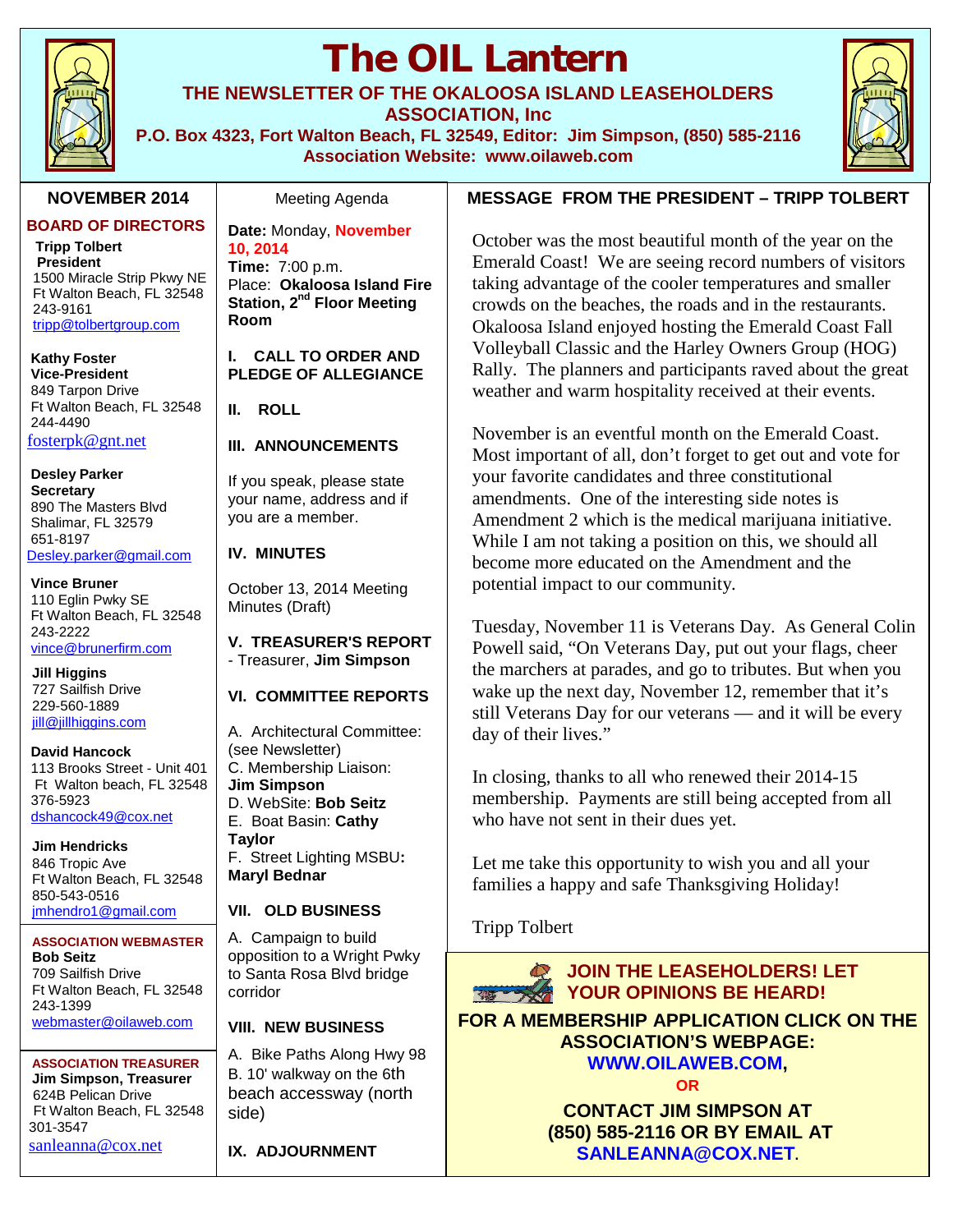

**ARCHITECTURAL COMMITTEE REPORTS FOR OCTOBER 2014** for permits and applications submitted to them for consideration. The following information provided by the Architectural Committee. **SPECIAL NOTICES: 1) The Committee meets every Thursday from 9:00 am to 9:30 am at the Tourist Development Center building. 2) ASK BEFORE YOU ACT.**

Date Block Lot(s) Address Owner/Contractor Description Recommendation

**Sue Pedersen, Carol Davis, Jackie Burkett** and **Pat Malone.**

purchasing pumpkins and

shared. Both of their

glue.

Thank you to **Connie Herring** for

decorating supplies. It was a fun albeit 'sticky' morning with super

The November 12 program will feature St. Simon's Flower Guild members Jacquie Hale, Linda Carr and Joe demonstrating holiday flower arranging at 10:00 a.m. Lots of tips and pointers will be

**Information not available at this time to provide the October report. October activity will be reported along with the November activity in the December 2014 issue of the OIL Lantern**

#### **ISLAND GARDEN CLUB NEWS**

Who was more highly decorated? Publicity Chairman **Ginny Mitchell** or members' pumpkins at the October IGC meeting? A cash prize was awarded to the table of



**Pumpkin Faces Display Presented by Ginny Mitchell**

Thanksgiving and Christmas arrangements will be raffled at the end of the meeting. IGC members will be ringing in the Christmas season on December 10 at the Wyndham Garden Hotel at 6:00 p.m. for a lavish buffet dinner and entertainment. Cost is \$30 per person with reservations due no later than December 5. Members, guests and friends welcome to attend.

Come visit, meet your neighbors, make new friends in the Island Garden Club.



**Kathy Foster, Treasurer Island Garden Club 850-244-4490 849 Tarpon Drive Fort Walton Beach, FL 32548 fosterpk@gnt.net**

**ISLAND RAINFALL FOR OCT 2014: 2.6 INCHES!**

October 14……2.3 inches October 26……0.3 inches



Oct Avg Rainfall………**4.3** inches Oct Record High……. **99º F** (1954) Oct Record Low ……. **27 º F** (1989) Oct Avg Water Temperature…**81º F**

Nov Avg Rainfall….....**4.1** inches Nov Record High……...**89º F** (1998) Nov Record Low ….......**8º F** (1950) Nov Avg Water Temperature…**72º F**

YTD Variance to Avg..**+ 17.7** inches Rainfall Year-to-Date…..**75.3** inches Avg Annual Rainfall …....**65.1** inches

Record high temperature for the State of Florida: 109º F - Monticella, FL on June 29, 1931

Record low temperature for the State of Florida:  $-2^{\circ}$  F – Tallahassee, FL on February 13, 1899.

### **OKALOOSA ISLAND FIRE DISTRICT RECORDED 90 CALLS FOR THE MONTH OF SEPT 2014**

Fire Calls …….……..**2** Misc ……………..…..**28** Alarm Activations ….**10** EMS, Rescue/MVA…**50**



## **"QUINTUPLE" WUZZLE PUZZLES FOR THE 11th TIME!**

What is a Wuzzle Puzzle? It is a puzzle consisting of combinations of words, letters, figures, or symbols positioned to create disguised words, phrases, names, places, etc. Are you ready to take the challenge and figure out the "disguised" meaning of these wuzzles? Good luck. The answers are at the bottom of the last page.





S